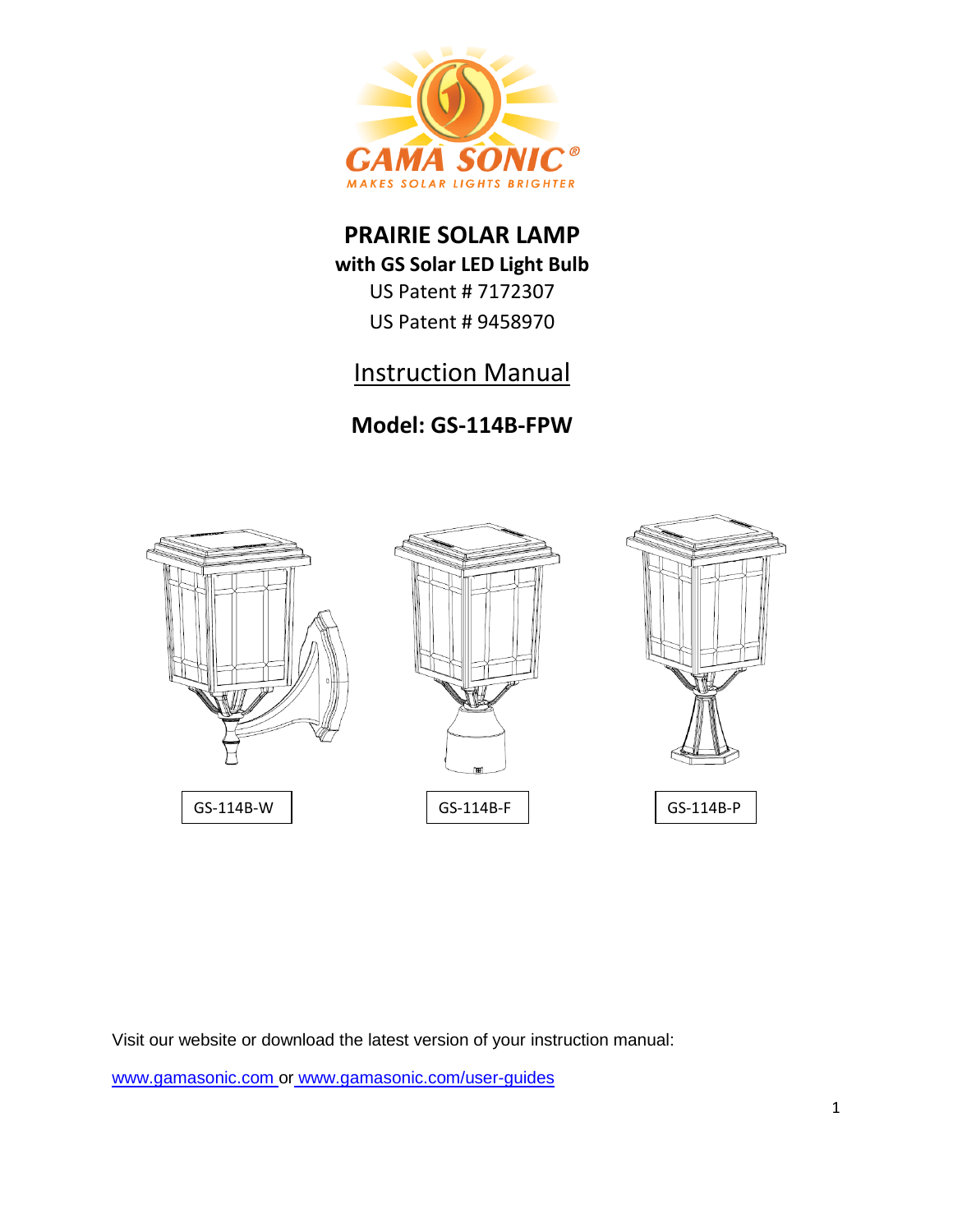## **Introduction**

Thank you for your purchase. **GAMA SONIC®** solar charged accent lighting eliminates the problems associated with most solar lighting available today. **GAMA SONIC®** solar charged lights are brighter and last all night with a typical solar charge. Unique design, superior light output, and numerous installation options confirm the outstanding value of our product.

**GAMA SONIC®** has been recognized as a worldwide leader in the lighting industry for over 20 years. The company also offers unique multi-purpose rechargeable products that range from party lights to emergency lighting products.

For technical assistance and more information, call our Toll-Free number:

1-800-835-4113 (only within the US) or visit our website at: [www.gamasonic.com.](http://www.gamasonic.com/)

Please read the instruction manual carefully to obtain the best results from your purchase.

Tools that are needed, but not supplied with the solar post lamp, are a screw driver and a power drill.

## **Solar Lamp Location**

For optimum light duration throughout the night, it is very important to place your solar lamp in a location where it will receive the maximum amount of direct sunlight throughout the day.

**NOTE:** For best results, the solar lamp post must be charged for two sunny days in the ON (I) position.

## **Operation Instructions**

- 1. Remove part (B) from part (A) by unscrewing the two screw caps as shown in Fig. 1. Turn the operation switch (Fig. 2) to ON (|) position. The solar lamp will automatically operate dusk-to-dawn.
- 2. Install the GS Solar LED Light Bulb by turning it into the bulb socket clockwise.
- 3. Reattach part (B) to part (A) and secure with the two screw caps.

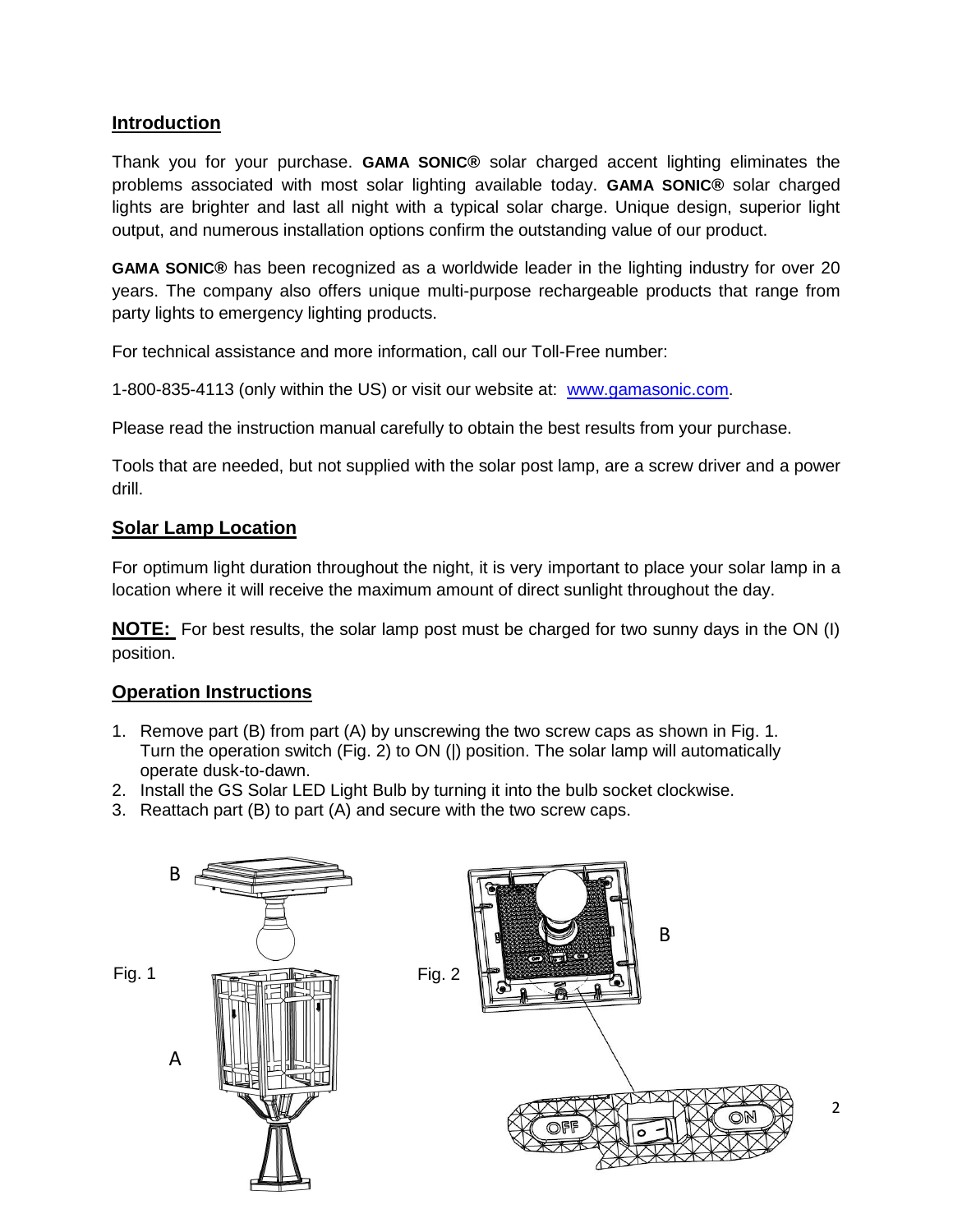## **Installation Instructions**

#### GS-114B-P (Fig. 3)

- 1. Use a drill to make two holes in the desired surface.
- 2. Place the white screw anchors into the drill holes.
- 3. Place the lamp in line with the holes and secure with provided screws.

**Note:** There are specific types of screws for specific surfaces. If unsure of the appropriate type of screw to use on your desired surface, please consult a professional.

#### GS-114B-W (Fig. 4)

**Note:** For best results, locate your solar lamp post facing south.

- 1. Use an electric drill to make two holes in the wall. Place provided anchors into holes and place the wall bracket in line with the holes and tighten the provided screws.
- 2. Assemble part (A) into the wall bracket by turning wall bracket clockwise.



## GS-114B-F (Fig. 5)

**Note:** If you are replacing an existing gas/electric post light, you must consult a certified technician to remove existing gas/eclectric post light.

- 1. **Assemble p**art (A) into part (C) using the screw and nut provided.
- 2. Position part (C) on top of existing 3" post and tighten it using the screws provided.





Fig. 5

Fig. 3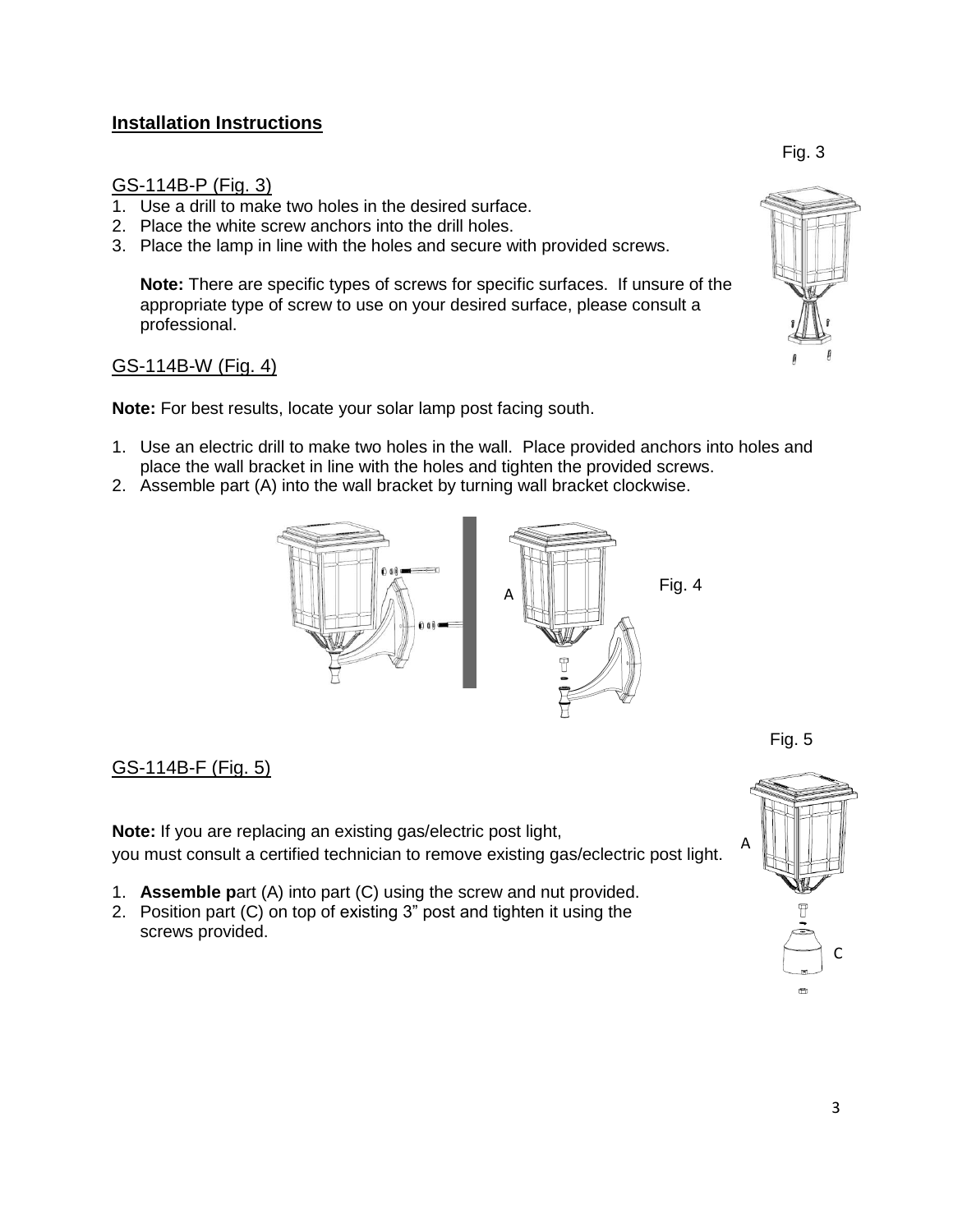## **Replacing the Batteries (Fig. 6)**

(After several years of use, the battery may need replacing).

- 1. Unscrew the two screw caps and detach part (B) from part (A). Make sure the ON/OFF switch is in the OFF (O) position.
- 2. Unscrew the battery compartment screws.
- 3. Unplug and remove the old battery. Make sure the new battery is high quality 3.6V/800mAh Ni-Cd rechargeable battery with connector.
- 4. Clip on new battery and install into the battery compartment. Screw back battery compartment screws.
- 5. Reattach part (B) to part (A) and secure with the two screw caps.



#### **\*\*Batteries are available for purchase at [www.gamasonic.com](http://www.gamasonicstore.com/)**

**WARNING**: Do not dispose of Ni-Cd battery in the regular trash, municipal waste stream, or by fire as batteries may leak or explode. Do not open, short circuit, or mutilate batteries as injury may occur. Preserve our environment by recycling Ni-Cd batteries or disposing of them in accordance with local, state, and federal regulations. Do not mix old and new batteries.

#### **Maintenance**

.

Clean the solar panels regularly with a damp towel to guarantee optimum performance. Do not use any type of solvent for cleaning, and be careful not to put too much pressure on the solar panels while cleaning